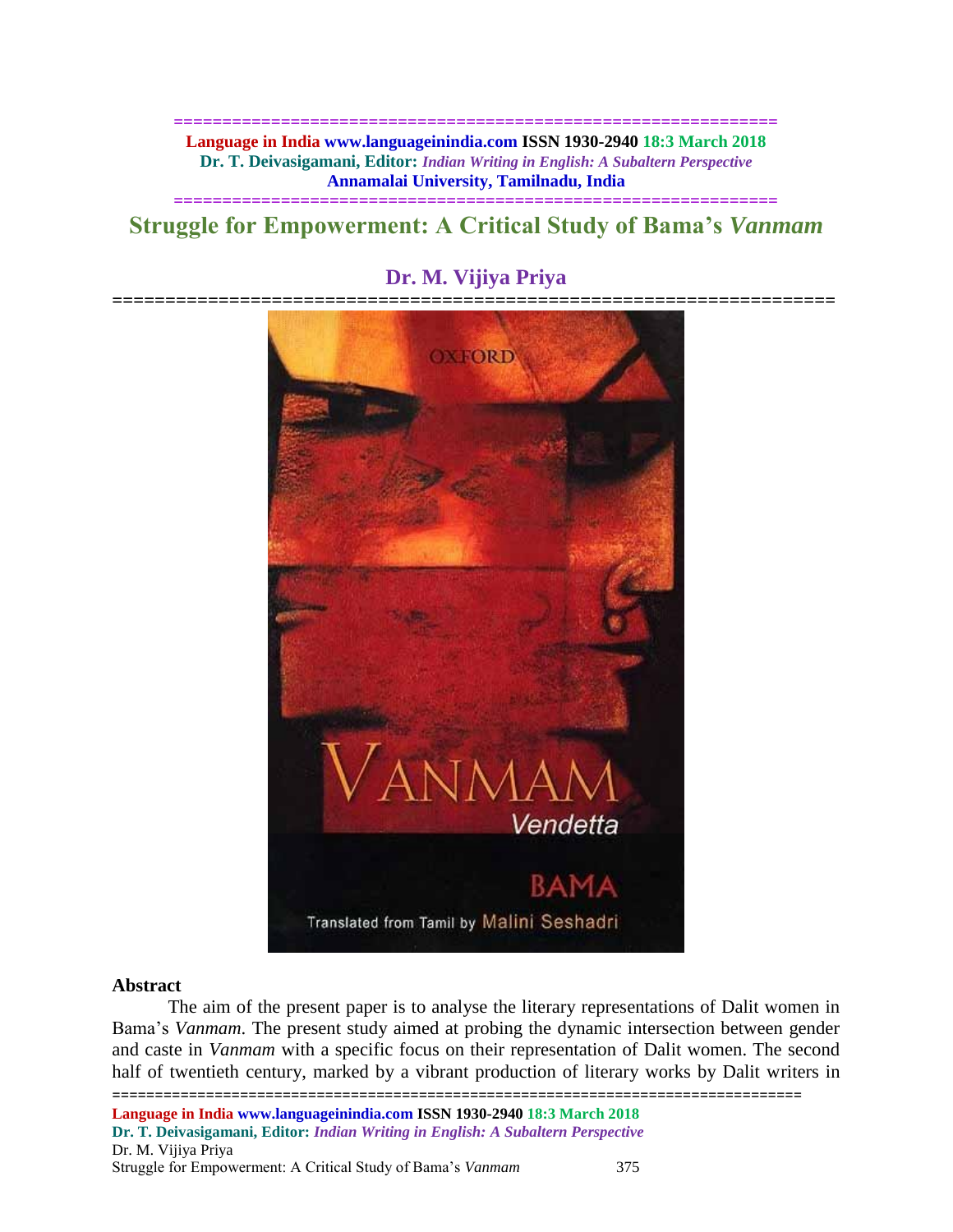Tamil, is considered to explore the writers' response to issues pertaining to caste identity of Dalit community and its traffic with a gendered social matrix. The novel under study reflects a decade of active intervention in Tamil literary discourse that engendered a new, vibrant voice that interrogated literary, cultural stereotypes, setting up new yardsticks and forging fresh views on literary paradigms. Dalit women are shown to be constantly lamenting, shedding tears, yearning for male protection, cursing their womanhood, bemoaning their inability to guard their chastity on their own. They are shown as victims rather than as fighters as in the novels of Bama. Sexual violence against Dalit women is documented at great length in her novels. She focuses on sexual violence against Dalit women in society as well as violence against them by Dalit men.

**Keywords:** Dalit, Cultural Stereotypes, Victims, Sexual Violence

## **Dalit Women as Workers**

Bama's novels represent Dalit women primarily as workers - honest, hardworking, poorly-paid and exploited workers. Her novels record economic and sexual exploitation of Dalit women and argue that their Dalit identity renders them more vulnerable to injustice than other women workers. At the same time, they also point out that Dalit women are subjected to violence, brutal oppression not only by upper caste, male landlords or state administration but also by Dalit men. There is thus a see-saw movement between their characters' Dalit identity and their position as women in a stratified society. Bama critique patriarchal structure as much as they protest against casteist division in society.

#### **Beating Women**

In Bama's fiction, Dalit women are beaten-up by their husbands or brothers at home and ill-treated at work by upper-caste landlords. She presents a spirited fight put up by Dalit women against male-highhandedness. While she locates violence against women as an essentially patriarchal mindset, she also shows how Dalit women can subvert it through their humour, hard work or more importantly through access to education. She celebrates shrews who use their tongue to overcome male brutality or single women who rely upon education to carve out a life free from male authority. She also posits education and collective organized efforts to counter a violent, casteist structure.

## **Valorizing Women Who Opt out of Marriage**

It is significant to note that Bama valorizes educated women who opt out of marriage to escape violence and subjugation. The writer subscribes to feminist thought and Marxist analysis but significantly; argue for enlarging received theoretical orientation to include, specifically, caste related ground realities in contemporary Indian society. In *Vanmam*, intra-caste strife among Dalits is discussed and strategies are debated to resolve the same. In many aspects, *Vanmam* is a less intense or moving tale in comparison to *Karukku* or *Sangati.* Certain issues, even incidents narrated or discussed in her earlier two works are taken up again in *Vanmam,*  without, however, adding a new or different dimension to the quality of discussion. The narrative is less; gripping, at places, rather tepid.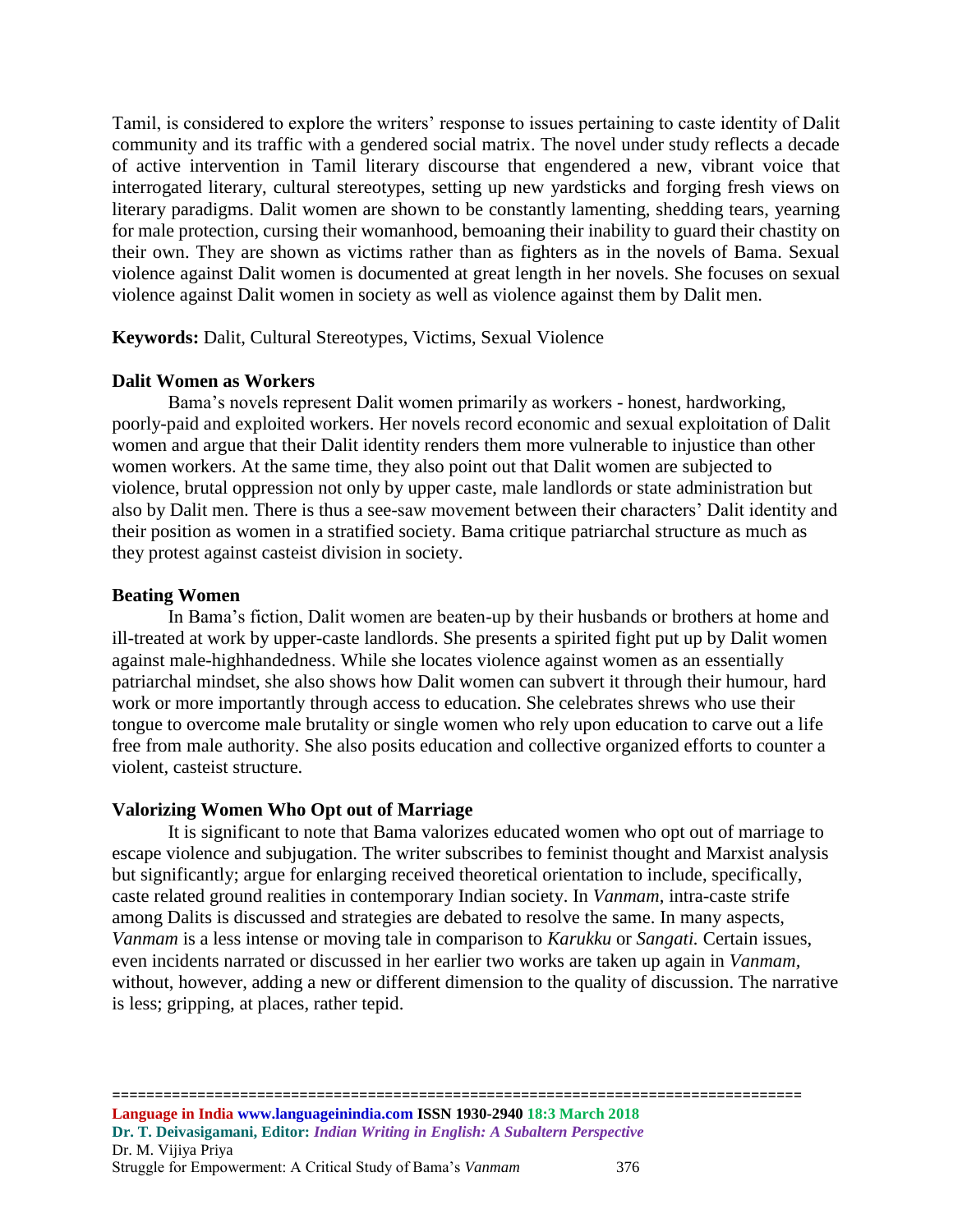#### **Repetition as a Deliberate Narrative Strategy**

Even though Bama had employed repetition as a deliberate narrative strategy in *Karukku* and *Sangati,* she had used it to add a fresh interpretation or reveal another critical reading of the narrative material than given in her earlier treatment. This engaging trope is missing in *Vanmlam.* Disappointing as this may be, a critical study of *Vanmam* is warranted as she subjects Dalits - both Paraiyars and Pallars - to an objective scrutiny and calls for forging of unity among Dalits on social and more significantly political grounds. This aspect is explored further in an objective, social milieu in her *Vanmam* (2002) where she analyses the intra-community conflicts, caste hatred and resulting violence and mayhem among Dalit communities.

#### **Dalit Internal Division and Caste Hierarchy**

*Vanmam* shows how Dalits have internalised the given social system of segregation based on caste. If Paraiyars and Pallars are outcastes in the eyes of Naickers, Odaiyars, Chettiars, Naidus and Nadars, Pallars and Paraiyars treat each other as outcastes within their own social habitat. While Paraiyars have embraced Christianity, Pallars remain within the Hindufold This fact is played up by Naickers and other upper castes to keep the two Dalit communities divided. This results in Paraiyars and Pallars getting into arguments and tiffs over whose lands should be watered first. While Paraiyars and Pallars remain landless, they go to the extent of killing each other over an argument over whose landlord's lands are irrigated better.

#### *Vanmam*

*Vanmam* opens with an account of murder of a Paraiyar farmhand, Mariyasu at the hands of Karupasami, a Pallar farmhand, over distribution of water to their respective master's lands. As Karupasami's master protects him, he gets away with Mariyasu's murder and surreptitious disposal of his body. In this way, the enmity between the two communities is nurtured and kept alive by Naickers. "God knows when we, Paraiyars and Pallars, would stand united," exclaims a Paraiyar woman, Mekelamma (27). Mekelamma's lament becomes the central refrain of the novel. One incident leads to the other. If a member from the Pallar community becomes the aggressor in one incident, a Paraiyar becomes the aggressor in another. The upper caste landlords stoke the fire of hatred and prejudice, call in the police and settle scores with the Paraiyars. The novel is written from the Paraiyar's point of view although an objective analysis is undertaken to demonstrate that Pallars are used by Naickers for their own political gain.

#### **Paraiyar vs Pallar**

The Paraiyar community, thanks to education accessible through missionary-run schools, is considered advanced socially and economically. There is a greater political awareness among them and they are highly resented by upper castes for emulating Ambedkarite ideology. *Vanmam* depicts how Paraiyar youth, most of them college-educated, pursuing a post-graduate degree, organize cultural activities, sports competitions and awareness campaigns to spread Ambedkar's thought in their community, when they return home from their hostels during vacations. Hope for political unity among Dalits rests on this segment. Pallars are mostly school dropouts and their youth are shown to be either working for Naickers or unemployed but always envious of their Paraiyar counterparts. But in spite of the best efforts of Paraiyar youth, caste strife between the two communities does not get stalled, resulting in rampant police brutality, forcing young men and adult males to either flee and live incognito or rot in jails.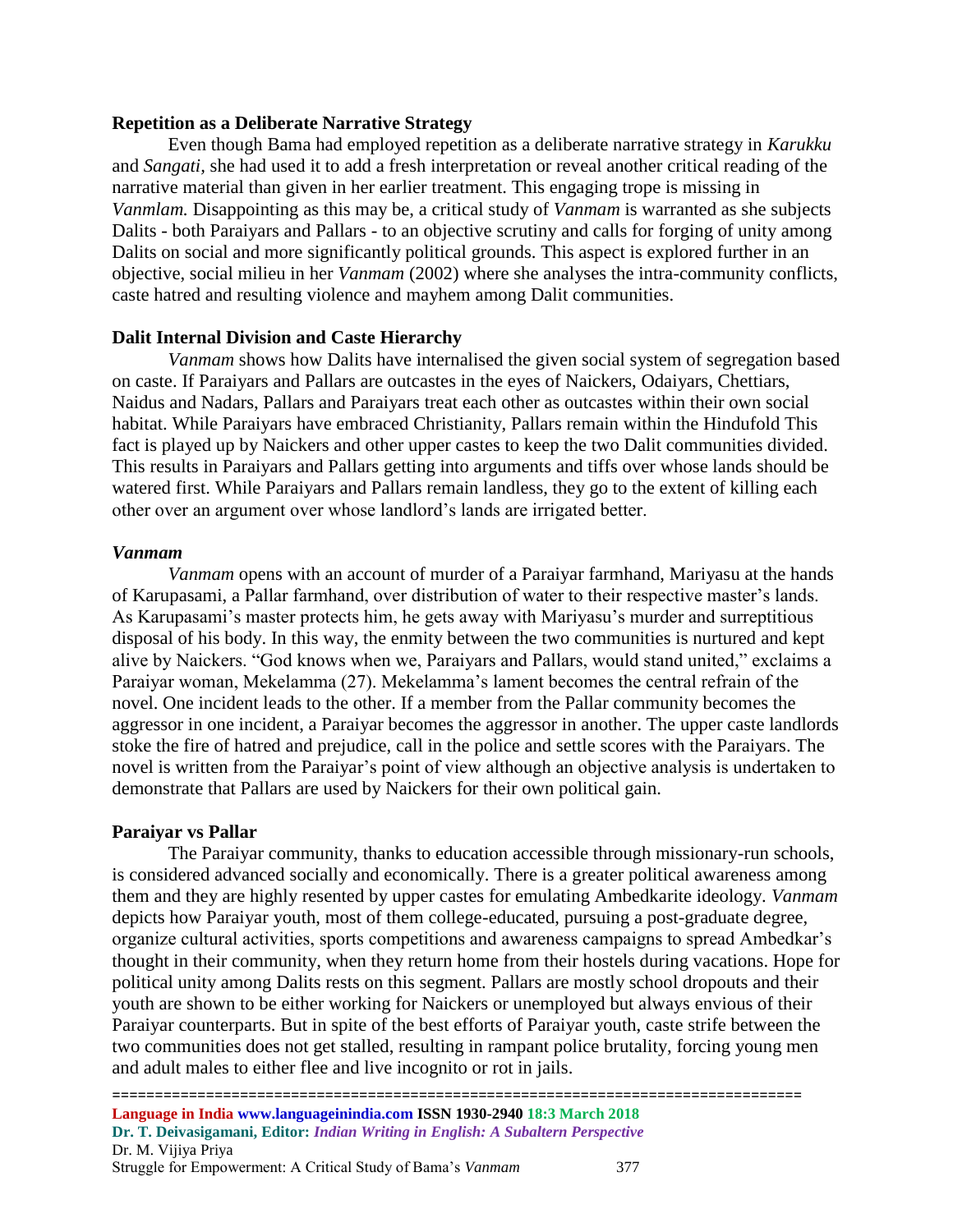Paraiyar youth, although they fashion themselves as radical, are yet orthodox in their attitude towards their women. After the cultural programme, the young men want to hold a meeting at the *chavadi*to discuss future action plan. But they do not invite or want women to be present. Jayarasu announces, "We shall continue with our cultural programme. As a meeting is scheduled to be held at *chavadi,* women are asked to return to their homes quietly" (80). The educated girls protest, but to no avail. Selvarani observes, "these boys call themselves great reformists. But if there is a 'village meeting', they ask us, women, to go horne. What kind of justice is this?" (80) Older women explain to the girls, "Oh, come on. Men shall be men and women shall remain women" (80). However, when the police swoop on the men, killing them or arresting them indiscriminately, Paraiyar women, young and old stand but them, protect them, nurture them, take over their chores, run the household single-handedly and also arrange for their bail or professional help.

#### **Similar to Cemetry Feud**

In fact, the section in *Vanmam* on Paraiyar women's management of the crisis following Paraiyar-Pallar riot is almost a re-narration of Bama's representation of women's response to cemetery feud between the two communities in her earlier works. Young women accost the police, drive carts to carry their dead and dig up a mass grave and bury the men. Police excesses on women during tine raid on the village are largely sexual intimidation, molestation and physical violence. When women are not allowed to leave the village for work, they survive and nurture their children by selling milk of their cattle. They also stay together at one house by turns and subvert police repression through their gendered bonding. But when the situation normalises, while Dalit boys return to their college by borrowing money, girls are forced to give up their studies and stay at home. Thus, the impact of caste-strife on women is more acute. Even pregnant women, lactating mothers, old women and school going girls are rounded up, jailed and severely beaten up by the police. When Paraiyar boys plan a counter strategy to avenge the Paliars' murder of innocent Paraiyars, Rosamma points out,

> You men will kill and run away and dodge the police. Here, we women are beaten up by the police and intimidated by the Pallars as well. We can neither go to work nor cook and eat in peace... lord... what a life... worse than a dog's... we can neither live... nor die... (134-35)

#### **Punishment Meted Out to Women**

*Vanmam* depicts how women get punished and suffer on account of caste-strife engendered by men. They do not want it. They do not precipitate it. Yet they become its worst victims. *Vanmam* posits an important caveat to the issue of identity of Dalits. Non-Dalits tend to homogenise Dalits, erasing out differences, contradictions and anomalies that prevail among various Dalit communities. To the outside world, they are dumped as a common heap - a homogenised, monolithic category of untouchables.

#### **Inability to Overcome Caste Divisions within Dalit Group**

*Vanmam* alerts us to this disturbing facet of Dalit life, where while they accept a unified, singular political identity as Dalits, culturally, they are unable to overlook or overcome differences that exist amongst them. While the upper castes mock at them and use this dimension of their social identity to exploit them politically, it is worth remembering that the heterogeneous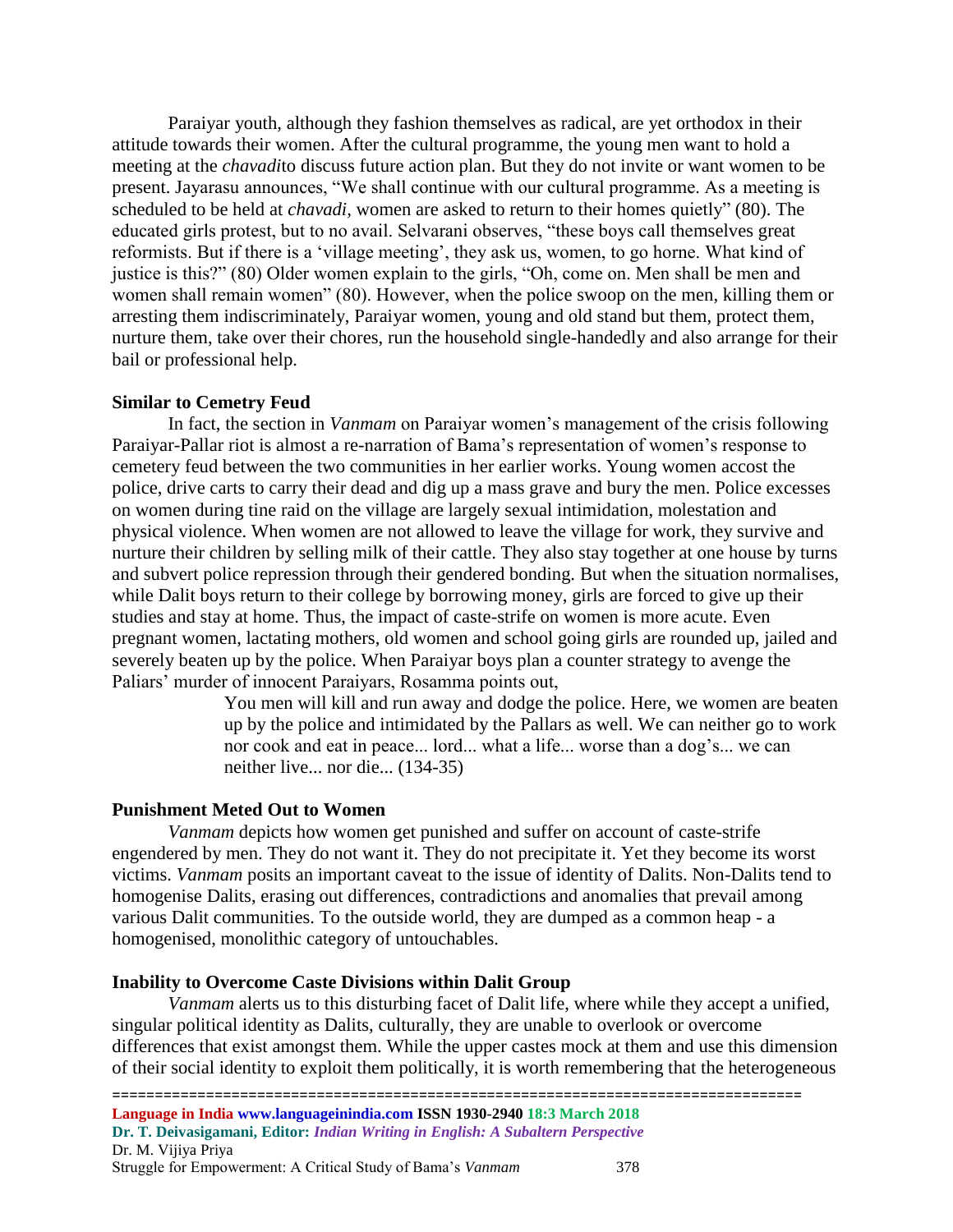character of Dalit community is a reflection and extension of our pluralistic society where homogenisation is unwelcome as well as unfair. However, for purposes of political empowerment, Dalits would have to sink cultural, regional differences and work together under a common banner. Unity among Dalits is a pre-condition to a successful overthrow of upper caste hegemony in society.

*Vanmam* reiterates this in each of its twelve chapters. Paraiyars initiate negotiations to arrive at peace between the two communities. Paraiyars have lost more in terms of human loss, economic set-back and pending court cases. While Naickers fume, Pallars and Paraiyars agree to withdraw cases against each other and put up a common candidate for the panchyat board election. The newly elected Dalit president Kaalaiyan (belonging to Pallar community but voted to the post by both Paraiyars and Pallars) foregrounds the need for unity among Dalits if they wish to defeat upper-castes' domination over them. He also promises to work for victory for Dalits at the State assembly and Parliamentary elections.

## **Seeking Political Power**

A democratic resolving of intra-caste differences becomes the accepted mantra at the end of the novel, much to the discomfort of Naickers. Kaalaiyan comments, "As Ambedkar pointed out, we need to capture political power first. Let the Panchayat election be the first step towards that goal" (158). The novel concludes witl1 a typically Bama's optimism, hoping for a resultoriented future for "though there are fears lurking in our minds, there exists clarity of thought and a strong will as well." (157)

## **To Conclude**

Bama's fiction has won critical acclaim steadily over the years. If initially, her use of Dalit vocabulary and unconventional use of language was criticised by mainstream writers and critics. Bama's reformulations of genres, narratorial innovations are attacked by critics. In *Storylines*: *Conversations with Women Writers,* Bama recounts,

> In literary circles there were some who discounted it as not being literary enough... not keeping to the generic definitions of novel or autobiography. Some of them were upset by the obscenities used and found them un-parliamentary. But there were also those who welcomed it as new and experimental... once they commented on the language and called it vulgar and obscene, I was all the more convinced that it was my language, our language. (15)

Bama's writing indicates a conscious choice in terms of form, language, mode of narration, tone, characterisation and content. The primary motive of Dalit literature is the liberation of Dalits, in particular, and the liberation of the oppressed, in general. It is fundamentally a cultural activity coming under the broad movements of Dalit political liberation. It is cultural politics. It takes the form of protest.

Bama's writing embodies an activist agenda. As a Dalit, writing has empowered Bama. Her entry into academy, her presence at literary meets, conferences in Indian metros and abroad, her continued contribution in the sphere of education as a school teacher are various facets of her social empowerment. In turn she employs her writing to implore Dalits to adopt education as a